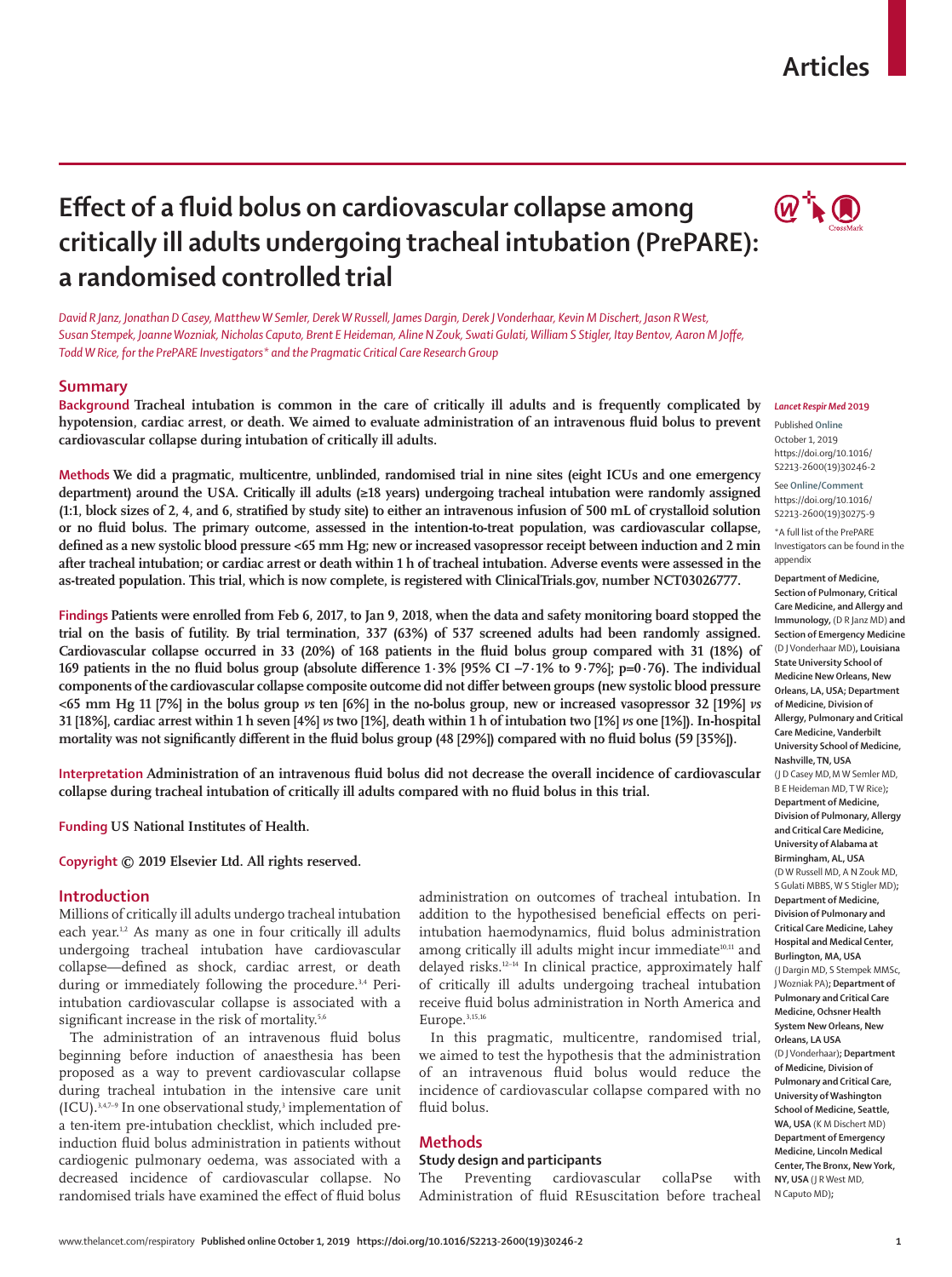**and Department of Anesthesiology and Pain Medicine, University of Washington, Seattle, WA, USA** (I Bentov MD, Prof Aaron M Joffe DO)

Correspondence to: Dr David R Janz Department of Medicine, Section of Pulmonary, Critical Care Medicine, and Allergy and Immunology, Louisiana State University School of Medicine New Orleans, New Orleans, LA 70112, USA **djanz@lsuhsc.edu**

See **Online** for appendix

#### **Research in context**

#### **Evidence before this study**

Tracheal intubation is common in the care of critically ill patients. As many as 25% of critically ill adults have cardiovascular collapse during the intubation procedure. Cardiovascular collapse during intubation is attributed to three potential mechanisms, all of which might respond to increasing preload via intravenous fluid administration: hypotension associated with common induction medications, increased venous capacitance from decreased circulating catecholamines, and decreased venous return secondary to positive pressure applied to the thoracic cavity. Administration of an intravenous fluid bolus to prevent cardiovascular collapse has been studied indirectly in one observational study of a pre-intubation checklist, which included both pre-induction fluid bolus and positive pressure ventilation. Use of the checklist was associated with an 11% absolute reduction in the incidence of cardiovascular collapse. The PrePARE trial, the results of which are reported here, was a pragmatic, multicentre, unblinded, randomised, controlled trial in nine sites across the USA in which critically ill adults undergoing tracheal intubation were randomly assigned 1:1 to an intravenous infusion of 500 mL of crystalloid solution beginning before induction versus no fluid bolus. Trial design began with a search of PubMed and ClinicalTrials.gov from inception to Nov 14, 2016. This search was repeated before the interim analysis done by the Data Safety and Monitoring Board. Evidence from the PreVent trial was not published prior to the start of the PrePARE trial. PreVent and PrePARE started simultaneously and PrePARE finished prior to PreVent finishing.

intubation (PrePARE) trial was a pragmatic, multicentre, unblinded, randomised trial comparing administration of a fluid bolus beginning before induction with no fluid bolus administration during tracheal intubation of critically ill adults. At seven of the nine study sites, coenrolment could occur in an independent randomised trial comparing prophylactic bag-mask ventilation (BMV) with no prophylactic ventilation during tracheal intubation (PreVent Trial), the results of which have been previously reported.<sup>17</sup> Patients enrolled in PrePARE and not co-enrolled in PreVent were excluded from PreVent on the basis of the bedside clinician's evaluation of the PreVent exclusion criteria. The protocol was approved at all sites by either a local or central Institutional Review Board with a waiver of informed consent. The statistical analysis plan was published online before completion of enrolment, and the trial protocol has also been published at this site.

Eligible critically ill patients (aged ≥18 years) undergoing tracheal intubation in the nine participating study sites were enrolled.

Study sites comprised six medical ICUs, one trauma ICU, one neurological ICU, and one emergency department at tertiary-care medical centres across the USA (appendix p 9). Patients were excluded if awake

#### **Added value of this study**

The PrePARE trial is, to our knowledge, the only randomised trial examining the effect of intravenous fluid bolus administration to prevent cardiovascular collapse among critically ill adults undergoing tracheal intubation. Fluid bolus administration did not decrease the overall incidence of cardiovascular collapse compared with no fluid bolus administration. Positive pressure ventilation modified the effect of fluid bolus administration on cardiovascular collapse. Fluid bolus administration appeared to decrease the risk of cardiovascular collapse among patients receiving pre-intubation positive pressure ventilation and appeared to increase the risk of cardiovascular collapse among patients not receiving pre-intubation positive pressure ventilation.

#### **Implications of all the available evidence**

Among all critically ill adults undergoing tracheal intubation, the existing evidence does not support administration of a fluid bolus beginning before induction to prevent the common complication of cardiovascular collapse. The results of the PrePARE and PreVent trials together suggest that an intubation strategy involving fluid bolus administration without pre-intubation positive pressure ventilation should not be routine care. Whether fluid bolus administration prevents cardiovascular collapse among patients who receive positive pressure ventilation before intubation should be the focus of future research.

intubation was planned, if intubation was required too immediately to permit randomisation, if treating clinicians felt administration of a fluid bolus was required or contraindicated for the optimal care of the patient, or if patients were prisoners or pregnant.

## **Randomisation and masking**

Patients were randomly assigned in a 1:1 ratio to fluid bolus or no fluid bolus administration in permuted blocks of two, four, and six, stratified by study site. A study investigator (MWS) generated the allocation sequence using Sealed Envelope randomisation after which group assignment was concealed in opaque envelopes at each study site until after the decision had been made by the treating team to enrol a patient in the trial. Owing to the nature of the intervention, patients, clinicians, and study staff were aware of study group assignment after randomisation.

## **Procedures**

For patients assigned to the fluid bolus group, the treating team initiated intravenous administration of 500 mL of crystalloid solution before induction of anaesthesia.

The study protocol recommended the fluid bolus be placed above the level of the intravenous access, infused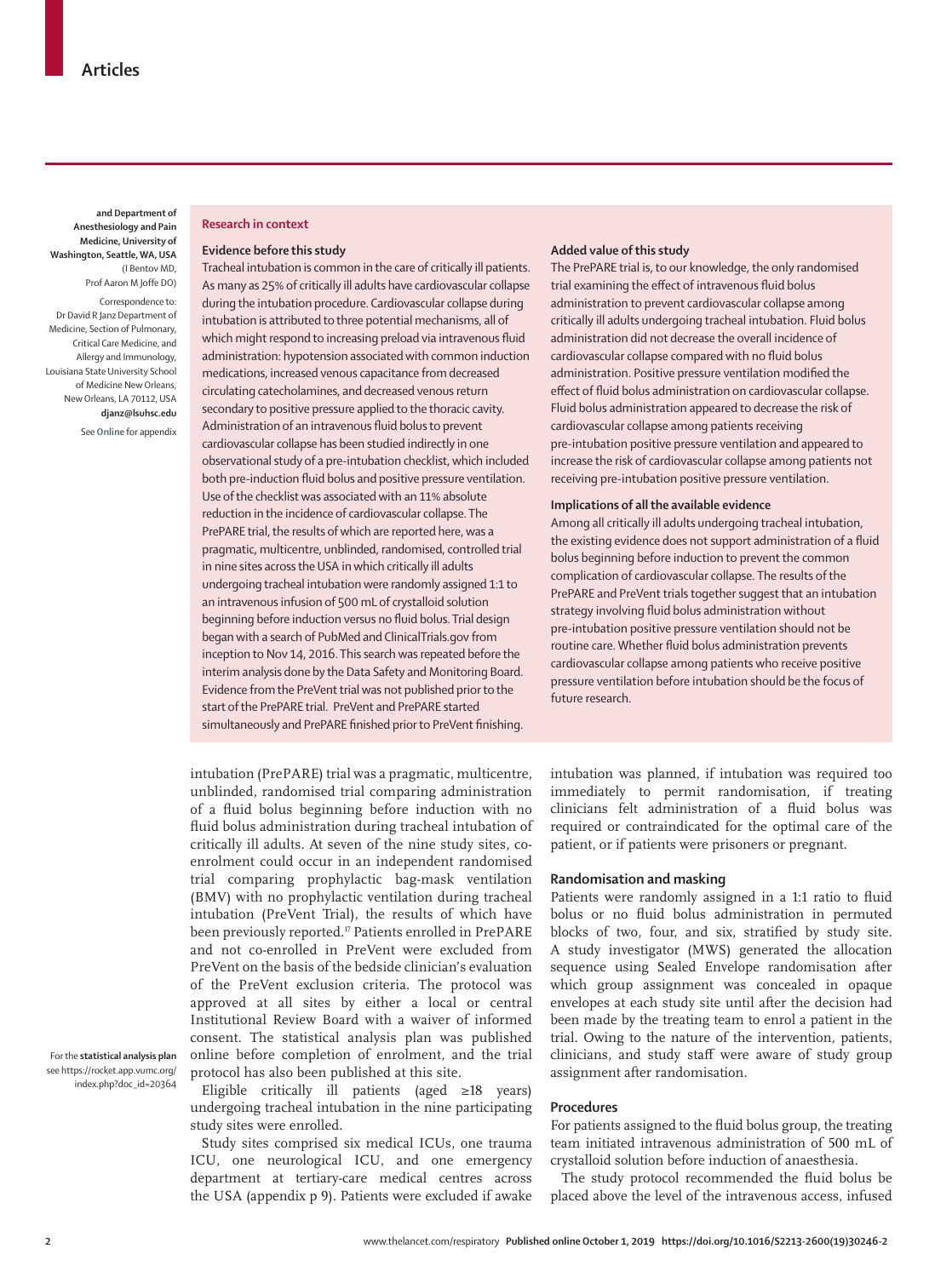by both gravity and bag pressure, and infused to completion of 500 mL through induction and laryngoscopy (appendix p 3).

For patients randomly assigned to the no fluid bolus group, the study protocol recommended against the administration of any new crystalloid solutions between enrolment and 2 min after completion of tracheal intubation. Intravenous fluid administration initiated as a part of clinical care before enrolment was continued in either study group.

With the exception of patients also enrolled in the PreVent trial of bag mask ventilation, $\mathbb{F}$  all aspects of the intubation procedure were at the discretion of the clinical team.

Periprocedural endpoints were collected by independent observers (ICU providers trained in the definitions of each outcome) who were present in the patient's room but did not participate in the procedure. To confirm the accuracy of the data collected by the independent observers, the primary investigators concurrently assessed the same endpoints in a non-random convenience sample of study intubations.

#### **Outcomes**

The composite primary outcome of cardiovascular collapse consisted of the following components: systolic blood pressure newly less than 65 mm Hg between induction and 2 min after tracheal intubation; new or increased vasopressor use between induction and 2 min after tracheal intubation; cardiac arrest within 1 h of tracheal intubation; or death within 1 h of tracheal intubation.3,4,18 Secondary outcomes included each individual component of the composite primary outcome; any additional fluids given to either group, started between induction and 2 min after tracheal intubation; lowest systolic blood pressure between induction and 2 min after tracheal intubation; change in systolic blood pressure from induction to lowest systolic blood pressure; number of laryngoscopy attempts required for intubation; number of ventilator-free days; number of ICU-free days; and in-hospital mortality over a 28 day follow-up period. A full list of outcomes is provided in the appendix (p 6). Safety outcomes were lowest oxygen saturation, highest fraction of inspired oxygen, and highest positive end-expiratory pressure in the 24 h after intubation; cumulative diuretic dose (in furosemide equivalents) on the day of enrolment and from enrolment to 3 days after enrolment; and cumulative intravenous fluid administration from enrolment to 3 days after enrolment.

#### **Statistical analysis**

On the basis of previous research,<sup>3</sup> we anticipated a 15% incidence of cardiovascular collapse in the fluid bolus group and 25% in the no fluid bolus group. To detect this relative risk reduction of 40%, we planned to enrol a total of 500 patients to provide 80% statistical power with a two-sided alpha level of 0·05. A single, planned interim analysis was done by the Data and Safety

Monitoring Board (DSMB) with complete data from the first 250 patients using pre-specified stopping rules for efficacy, safety, and futility (appendix p 7).

The primary analysis was an unadjusted, intention-totreat comparison of the proportions of patients in each study group who had the primary outcome by means of a  $\chi^2$  test. Prespecified secondary analyses included evaluation for heterogeneity of treatment effect by baseline co-variates, such as random assignment to BMV for patients co-enrolled in the PreVent trial, by means of formal tests of interaction in a logistic regression model. The complete prespecified statistical analysis plan is available in the appendix (p 5). Analyses were done by means of IBM SPSS Statistics (version 23.0) or Stata (version 15.1). This trial is registered with ClinicalTrials. gov, number NCT03026777.

#### **Role of the funding source**

The funders had no role in conception, design, or conduct of the study; collection, management, analysis, interpretation, or presentation of the data; or preparation, review, or approval of the manuscript. DRJ, JDC, MWS, and TWR had access to the raw data; the corresponding author had full access to all of the data and the final responsibility to submit for publication.

## **Results**

Eligible patients were enrolled from Feb 6, 2017, through to Jan 9, 2018, when the DSMB stopped the trial on the basis of prespecified futility stopping criteria at the single, planned interim analysis of complete data from the first 250 patients enrolled. Details of the interim stopping analyses can be found in the appendix (p 7).

Of 537 critically ill adults intubated at the nine sites between beginning enrolment and notification of trial termination by the DSMB, 511 met the inclusion criteria and 337 (63%) were enrolled and randomly assigned to either the fluid bolus group (n=168) or the no fluid bolus group (n=169; figure 1; table 1; appendix p 11).

Post-randomisation procedural characteristics did not differ between groups, including in choice or dose of sedative and neuromuscular blocking procedural medications (appendix p 12).

Among 168 patients assigned to the fluid bolus group, 165 patients (98%) received the full 500 mL fluid bolus and three patients (2%) did not receive a fluid bolus. Among 169 patients assigned to the no fluid bolus group, two patients (1%) received a fluid bolus and 167 patients (99%) did not receive a fluid bolus (figure 1). To assess for the separation between study groups regarding the volume of fluid delivered before induction of anaesthesia, we used a convenience sample of 38 patients (11%) in which the volume of fluid infused before induction was directly observed by a study investigator. The median volume of crystalloid infused before induction was 200 mL (IQR 200–325; mean 262 mL, SD [119]) in the fluid bolus group and  $0$  mL (IQR 0–0,  $p<0.0001$ ) in the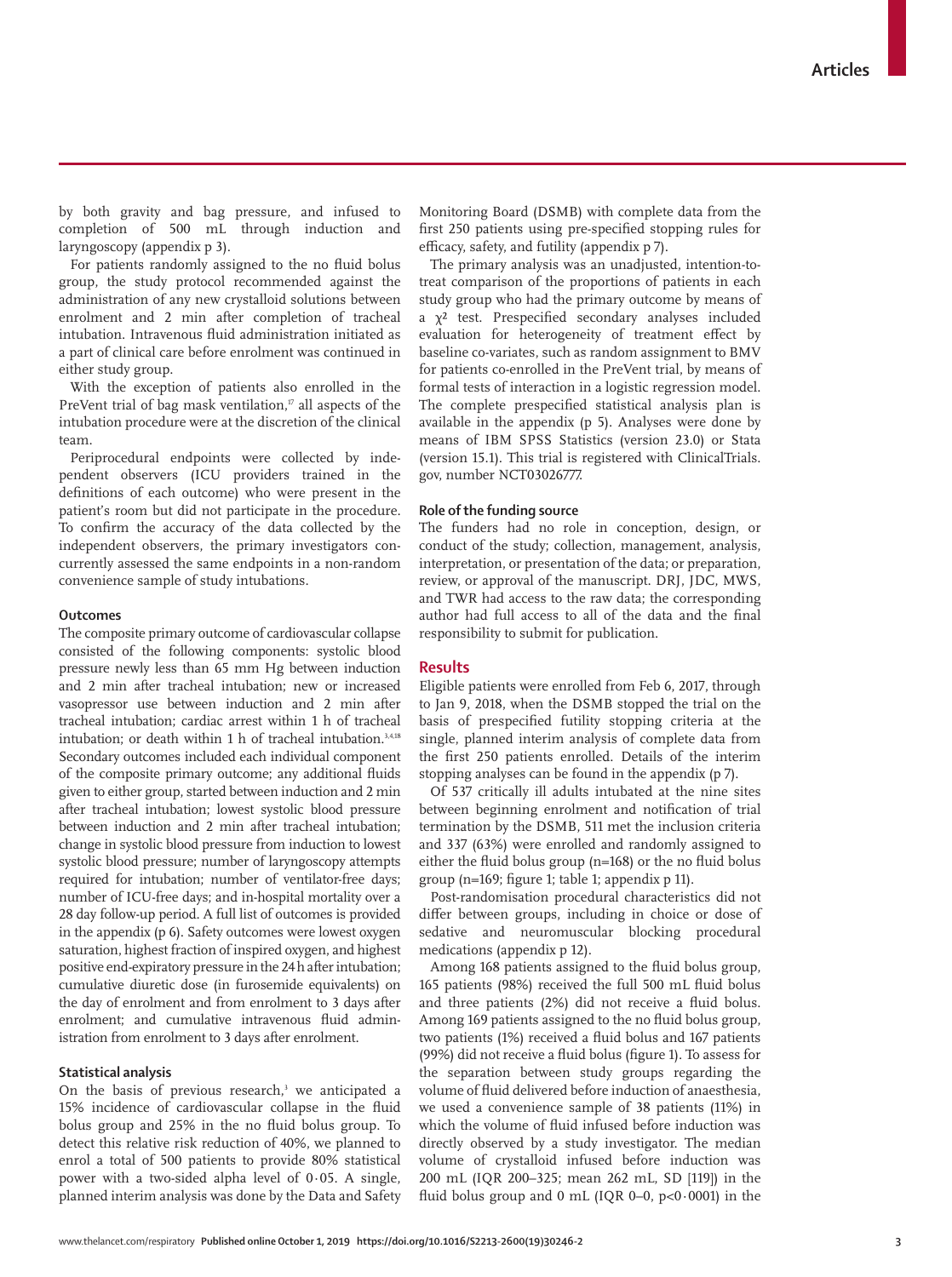

*Figure 1:* **Trial profile**

no fluid bolus group. In the same convenience sample, the primary outcome was also observed by a study investigator. Agreement regarding a systolic blood pressure of less than 65 mm Hg, need for new or increased vasopressors, or cardiac arrest or death within 1 h of intubation was 100% between the independent observer and the study investigator.

The primary outcome of cardiovascular collapse occurred in 33 (20%) of 168 patients in the fluid bolus group compared with 31 (18%) of 169 patients in the no fluid bolus group (absolute difference 1·3% [95% CI −7·1 to 9·7], p=0·76; figure 2).

The incidence of each component of the composite outcome did not differ significantly between groups (table 2). Results were similar in prespecified analyses

| 58 (46-68)<br>$61(47 - 70)$<br>Age, years<br>Sex<br>Female<br>81 (48%)<br>73 (43%)<br>Male<br>87 (52%)<br>96 (57%)<br>White<br>115 (68%)<br>121 (72%)<br>Acute physiology and chronic<br>$21(14-27)$<br>$20(16-27)$<br>health evaluation II score<br>Body-mass index, $kg/m2$<br>27 (23 - 32)<br>26 (22–32) |  |  |  |  |  |  |
|-------------------------------------------------------------------------------------------------------------------------------------------------------------------------------------------------------------------------------------------------------------------------------------------------------------|--|--|--|--|--|--|
|                                                                                                                                                                                                                                                                                                             |  |  |  |  |  |  |
|                                                                                                                                                                                                                                                                                                             |  |  |  |  |  |  |
|                                                                                                                                                                                                                                                                                                             |  |  |  |  |  |  |
|                                                                                                                                                                                                                                                                                                             |  |  |  |  |  |  |
|                                                                                                                                                                                                                                                                                                             |  |  |  |  |  |  |
|                                                                                                                                                                                                                                                                                                             |  |  |  |  |  |  |
|                                                                                                                                                                                                                                                                                                             |  |  |  |  |  |  |
| Active diagnoses since intensive care unit admission                                                                                                                                                                                                                                                        |  |  |  |  |  |  |
| Septic shock<br>39 (23%)<br>33 (20%)                                                                                                                                                                                                                                                                        |  |  |  |  |  |  |
| Cardiogenic shock<br>4 (2%)<br>4(2%)                                                                                                                                                                                                                                                                        |  |  |  |  |  |  |
| Haemorrhagic shock<br>4(2%)<br>4(2%)                                                                                                                                                                                                                                                                        |  |  |  |  |  |  |
| Pneumonia<br>66 (39%)<br>64 (38%)                                                                                                                                                                                                                                                                           |  |  |  |  |  |  |
| Altered mental status<br>69 (41%)<br>72 (43%)                                                                                                                                                                                                                                                               |  |  |  |  |  |  |
| Gastrointestinal blood loss<br>21 (12%)<br>26 (15%)                                                                                                                                                                                                                                                         |  |  |  |  |  |  |
| Acute renal failure<br>62 (37%)<br>62 (37%)                                                                                                                                                                                                                                                                 |  |  |  |  |  |  |
| Status epilepticus<br>7(4%)<br>5(3%)                                                                                                                                                                                                                                                                        |  |  |  |  |  |  |
| Stroke<br>10 (6%)<br>10 (6%)                                                                                                                                                                                                                                                                                |  |  |  |  |  |  |
| 10 (6%)<br>Acute coronary syndrome<br>10 (6%)                                                                                                                                                                                                                                                               |  |  |  |  |  |  |
| Chronic obstructive pulmonary<br>7(4%)<br>4(2%)<br>disease exacerbation                                                                                                                                                                                                                                     |  |  |  |  |  |  |
| Indication for intubation                                                                                                                                                                                                                                                                                   |  |  |  |  |  |  |
| Hypoxic respiratory failure<br>85 (51%)<br>69 (41%)                                                                                                                                                                                                                                                         |  |  |  |  |  |  |
| Altered mental status<br>47 (28%)<br>52 (31%)                                                                                                                                                                                                                                                               |  |  |  |  |  |  |
| Facilitate another procedure<br>16 (10%)<br>25 (15%)                                                                                                                                                                                                                                                        |  |  |  |  |  |  |
| Hypercarbic respiratory failure<br>16 (10%)<br>15 (9%)                                                                                                                                                                                                                                                      |  |  |  |  |  |  |
| Impending airway collapse<br>7(4%)<br>4(2%)                                                                                                                                                                                                                                                                 |  |  |  |  |  |  |
| Status epilepticus<br>3(2%)<br>1(1%)                                                                                                                                                                                                                                                                        |  |  |  |  |  |  |
| Haemodynamic instability<br>4(2%)<br>2(1%)                                                                                                                                                                                                                                                                  |  |  |  |  |  |  |
| Vasopressor receipt in 6 h before<br>28 (17%)<br>28 (17%)<br>intubation                                                                                                                                                                                                                                     |  |  |  |  |  |  |
| Baseline left ventricular ejection<br>55% (55-60)<br>55% (55-60)<br>fraction (n=224)                                                                                                                                                                                                                        |  |  |  |  |  |  |
| Non-invasive ventilation receipt in<br>44 (26%)<br>37 (22%)<br>6 h before intubation                                                                                                                                                                                                                        |  |  |  |  |  |  |
| Lowest systolic blood pressure in<br>103 (91-124)<br>104 (89-125)<br>6 h before intubation, mm Hq                                                                                                                                                                                                           |  |  |  |  |  |  |
| Data given as median (IQR) or number (%) of patients.                                                                                                                                                                                                                                                       |  |  |  |  |  |  |

adjusting for age, severity of illness, receipt of vasopressors before enrolment, and lowest systolic blood pressure before enrolment (appendix p 13). In a prespecified, per-protocol analysis of the 332 patients who received the intervention to which they were assigned, the incidence of cardiovascular collapse did not differ between groups (appendix p 17).

Administration of a fluid bolus did not significantly affect any of the prespecified secondary outcomes (table 2; appendix p 14) or safety outcomes (table 3). In the overall study population regardless of randomisation assignment, occurrence of cardiovascular collapse was significantly associated with decreased ICU-free days, ventilator-free days, and survival (table 4).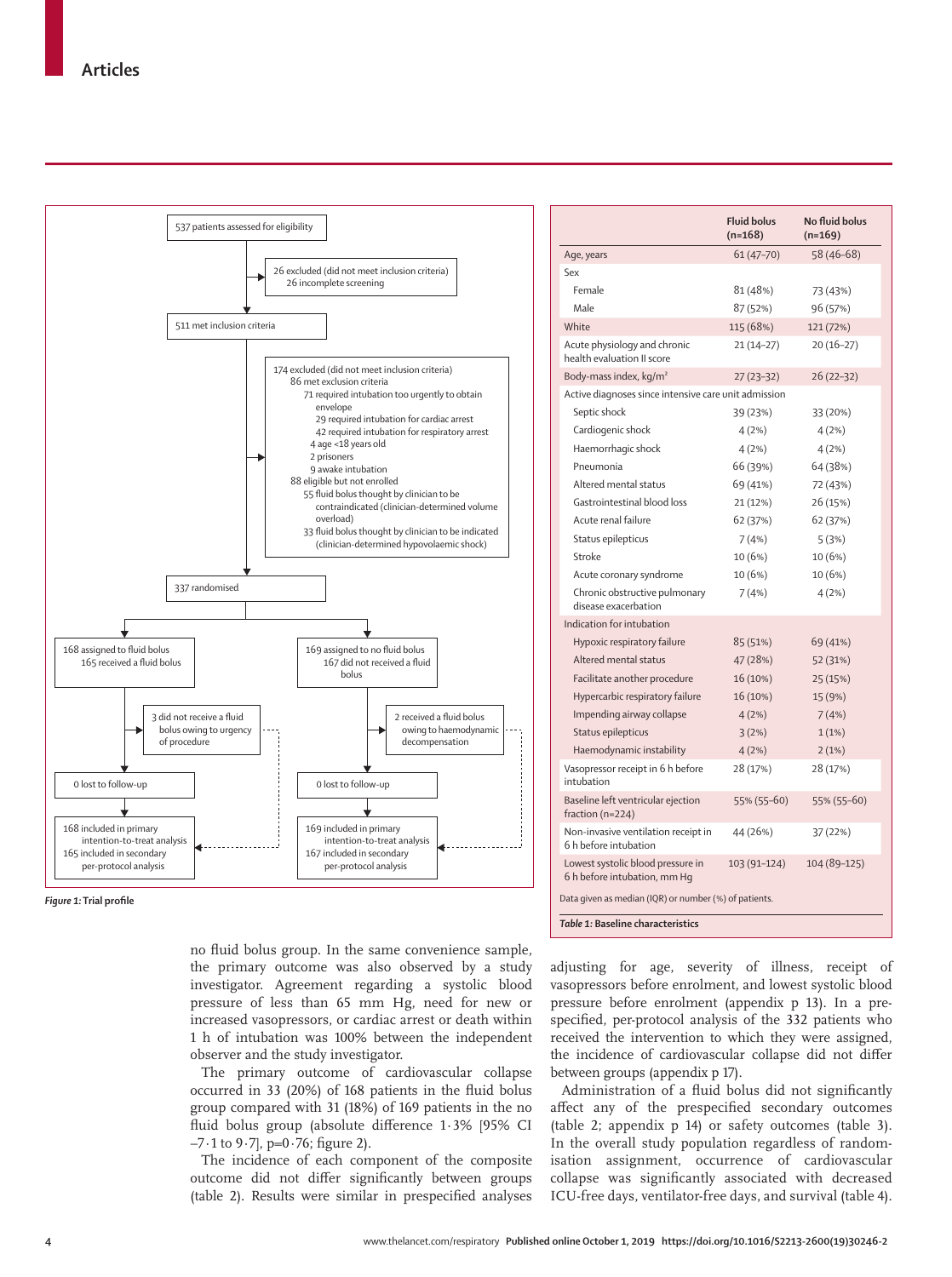Analyses of heterogeneity of treatment effect are presented in figure 3 and the appendix p 16. The use of non-invasive positive pressure ventilation for preoxygenation ( $p_{\textrm{\tiny interaction}}$ =0·032) and BMV between induction and laryngoscopy ( $p_{\text{interaction}}$ =0·0080) significantly modified the effect of fluid bolus administration on cardiovascular collapse. For patients receiving positive pressure ventilation, either by non-invasive ventilation before induction or BMV after induction, fluid bolus administration appeared to decrease the incidence of cardiovascular collapse compared with no fluid bolus (figure 3). For patients not receiving positive pressure ventilation, administration of a fluid bolus appeared to increase the incidence of cardiovascular collapse.

Among the 201 patients co-enrolled in a randomised trial comparing prophylactic BMV between induction and laryngoscopy with no ventilation, fewer patients randomly assigned to BMV appeared to have cardiovascular collapse when also randomised to fluid bolus administration, whereas patients randomly assigned to no BMV appeared to have cardiovascular collapse when randomly assigned to no fluid bolus administration ( $p_{interaction}=0.011$ ; figure 3).

## **Discussion**

During tracheal intubation of critically ill adults, the risk of cardiovascular collapse might be increased owing to hypovolaemia, impaired systemic vascular resistance, receipt of sedative medications, and reduced venous return from positive pressure ventilation—all of which are potentially amenable to prevention by administration of an intravenous fluid bolus.19–24 Our multicentre randomised trial, however, found that administration of a fluid bolus did not affect the overall incidence of cardiovascular collapse during intubation of critically ill adults, compared with no fluid bolus administration.

There are several potential explanations for these findings. First, the recommended and commonly used<sup>7,16</sup> volume of 500 mL of crystalloid might have been inadequate to influence patient haemodynamics during intubation. Second, the timing of fluid bolus administration beginning before induction and infusing through induction and laryngoscopy might have produced different results than if the full bolus had been administered before induction. Third, administration of a fluid bolus might simply not improve haemodynamics for all patients undergoing intubation in the ICU. Published data suggest that in the days after ICU admission most patients do not show an increase in cardiac output in response to administration of a fluid bolus.<sup>25</sup>

Fourth, administration of a fluid bolus might have had differential effects for patients with different periintubation physiology. Specifically, we found that among patients receiving positive pressure ventilation before induction, either via non-invasive ventilation for preoxygenation or bag-mask ventilation between induction and laryngoscopy, administration of a fluid bolus appeared to decrease the risk of cardiovascular collapse.



*Figure 2:* **Cardiovascular collapse in the fluid bolus** *vs* **no fluid bolus groups**

Horizontal bars represent the overall incidence of the primary outcome in each group. The p value represents the test for a difference between groups in the overall incidence of the primary outcome. Number (%) of patients is given above each bar. SBP=systolic blood pressure.

By contrast, among patients not receiving positive pressure ventilation, including those receiving oxygenation with a high-flow nasal cannula, administration of a fluid bolus appeared to increase the risk of cardiovascular collapse.

Fluid bolus administration might attenuate the decrease in venous return associated with pre-intubation positive pressure ventilation among patients receiving non-invasive ventilation for pre-oxygenation or BMV between induction and laryngoscopy. The only previous study<sup>3</sup> to evaluate fluid bolus administration during intubation in the ICU was a before-and-after study of a ten-item pre-intubation checklist, in which cardiovascular collapse occurred less often in the intervention group. In this study, all patients in the intervention group received both non-invasive positive pressure ventilation for preoxygenation and a fluid bolus. These findings are consistent with the effect of fluid bolus administration on cardiovascular collapse observed among the subgroup of patients receiving pre-intubation positive pressure ventilation in our trial.

For patients in our trial not receiving positive pressure ventilation, fluid bolus administration appeared to increase the risk of cardiovascular collapse. Several studies have reported a decrease in blood pressure and cardiac output with fluid bolus administration, especially with rapid infusion of the bolus<sup>10,26,27</sup> as was used in the current trial and during general anesthesia.<sup>11</sup> Potential mechanisms by which fluid bolus administration might cause cardiovascular collapse include dilution of endogenous catecholamines,<sup>26</sup> stimulation of atrial natriuretic peptide release, and damage to the glycocalyx.10,27 Alternatively, the absence of positive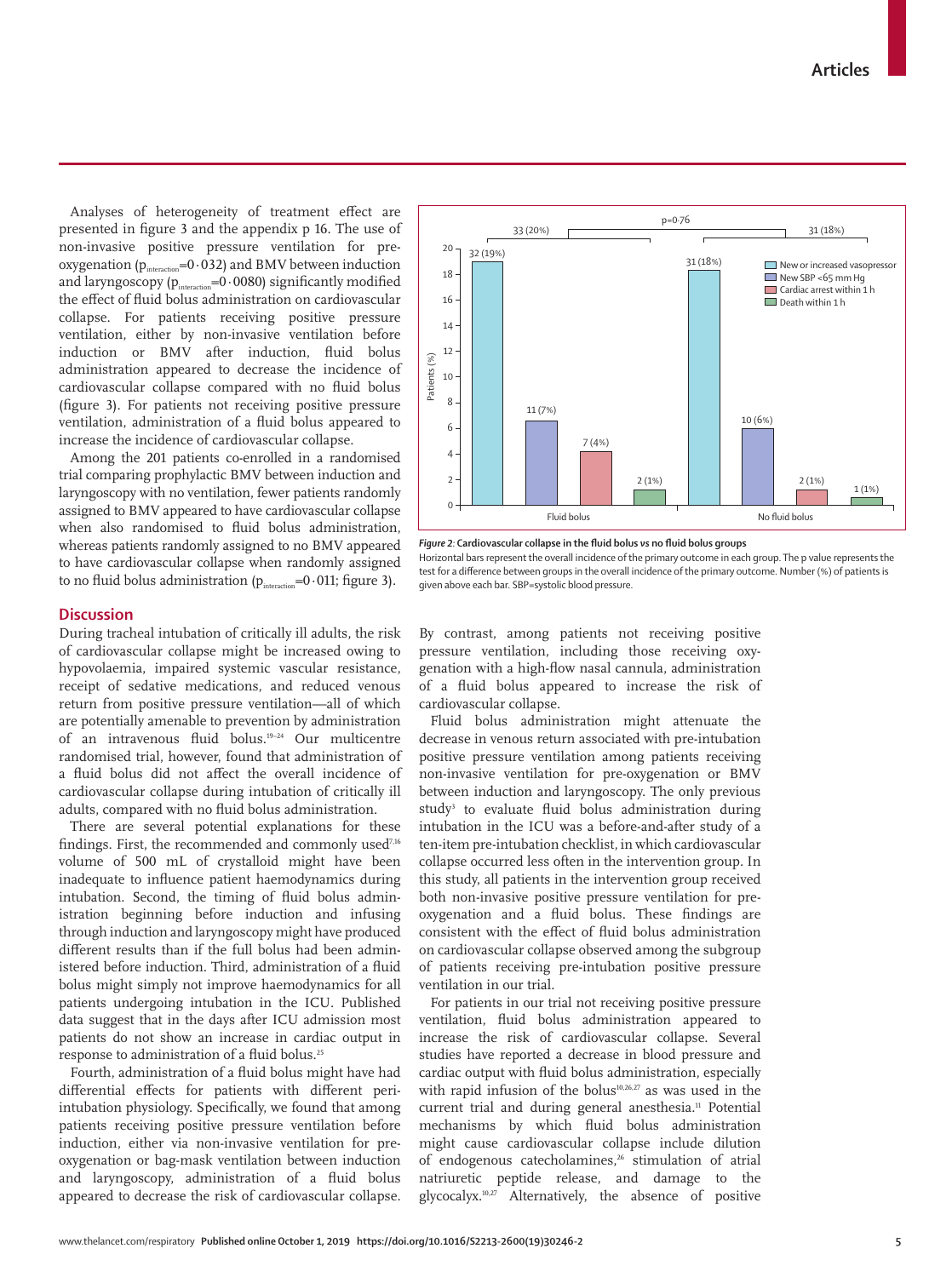|                                                                                       | <b>Fluid bolus</b><br>$(n=168)$ | No fluid bolus<br>$(n=169)$ | p value | Absolute difference<br>$(95% CI)^*$ | Mean difference<br>$(95%$ CI)* |
|---------------------------------------------------------------------------------------|---------------------------------|-----------------------------|---------|-------------------------------------|--------------------------------|
| Primary outcome                                                                       |                                 |                             |         |                                     |                                |
| Cardiovascular collapse                                                               | 33 (20%)                        | 31 (18%)                    | 0.76    | 1.3% (-7.1 to 9.7)                  | <b>NA</b>                      |
| Components of the primary outcome                                                     |                                 |                             |         |                                     |                                |
| Death within 1 h of intubation                                                        | 2(1%)                           | 1(1%)                       | 0.55    | $0.6\%$ ( $-1.4$ to 2.6)            | <b>NA</b>                      |
| Cardiac arrest within 1 h of intubation                                               | 7(4%)                           | 2(1%)                       | 0.08    | $3.0\% (-0.5 \text{ to } 6.4)$      | <b>NA</b>                      |
| New systolic blood pressure <65 mm Hq<br>between induction and 2 min after intubation | 11 (7%)                         | 10(6%)                      | 0.80    | $0.7\%$ (-4.5 to 5.9)               | <b>NA</b>                      |
| New or increased vasopressor between<br>induction and 2 min after intubation          | 32 (19%)                        | 31 (18%)                    | 0.86    | $0.7\%$ ( $-7.6$ to $9.0$ )         | <b>NA</b>                      |
| Exploratory periprocedural outcomes                                                   |                                 |                             |         |                                     |                                |
| Alternate composite outcome†                                                          | 39 (23%)                        | 42 (25%)                    | 0.72    | $-1.6\%$ ( $-10.8$ to 7.5)          | <b>NA</b>                      |
| New or worsening shock in 1 h after intubation                                        | 53 (32%)                        | 47 (28%)                    | 0.45    | 3.8% (-6.0 to 13.6)                 | <b>NA</b>                      |
| New systolic blood pressure <90 mm Hq<br>between induction and 2 min after intubation | 34 (20%)                        | 34 (20%)                    | 0.95    | $0.2\%$ ( $-8.4$ to $8.9$ )         | <b>NA</b>                      |
| Lowest systolic blood pressure between<br>induction and 2 min after intubation, mm Hq | 119 (95 to 140)                 | 119 (94 to 141)             | 0.85    | <b>NA</b>                           | $1.1$ ( $-6.4$ to $8.5$ )      |
| Change in systolic blood pressure from<br>induction to 2 min after intubation, mm Hq  | $-9$ ( $-26$ to 0)              | $-6$ ( $-26$ to 0)          | 0.93    | <b>NA</b>                           | $-0.2$ ( $-6.1$ to $5.7$ )     |
| Lowest arterial oxygen saturation between<br>induction and 2 min after intubation, %  | 94% (84 to 99)                  | 95% (82 to 99)              | 0.95    | <b>NA</b>                           | $-0.6$ ( $-3.4$ to 2.2)        |
| Arterial oxygen saturation <90%                                                       | 56 (33%)                        | 58 (34%)                    | 0.78    | $-1.4\%$ ( $-11.7$ to $8.8$ )       | <b>NA</b>                      |
| Arterial oxygen saturation <80%                                                       | 28 (17%)                        | 33 (20%)                    | 0.46    | $-3.1\%$ ( $-11.5$ to $5.2$ )       | <b>NA</b>                      |
| Desaturation >3% between induction and 2 min<br>after intubation                      | 72 (43%)                        | 72 (43%)                    | 0.96    | $-0.3\%$ ( $-10.9$ to $10.4$ )      | <b>NA</b>                      |
| Change in arterial oxygen saturation from<br>induction to 2 min after intubation, %   | $-2\%$ ( $-9$ to 0)             | $-2\%$ ( $-11$ to 0)        | 0.90    | <b>NA</b>                           | $-0.9$ ( $-3.5$ to 1.7)        |
| <b>Exploratory clinical outcomes</b>                                                  |                                 |                             |         |                                     |                                |
| Ventilator-free days                                                                  | 20 (0 to 25)                    | 19 (0 to 25)                | 0.55    | <b>NA</b>                           | $-0.7$ ( $-3.2$ to 1.7)        |
| ICU-free days                                                                         | 16 (0 to 24)                    | 14 (0 to 23)                | 0.49    | <b>NA</b>                           | $-0.6$ ( $-2.9$ to $1.6$ )     |
| In-hospital mortality                                                                 | 48 (29%)                        | 59 (35%)                    | 0.21    | $-6.3\%$ ( $-16.2$ to 3.5)          | <b>NA</b>                      |

Data given as median (IQR) or number (%) of patients. p value is based on the Mann-Whitney U test or  $\chi^2$  test. NA=not applicable. \*Differences between categorical variables are displayed as absolute difference and differences between continuous variables are displayed as mean differences. †New systolic blood pressure <90 mm Hg, new or increased vasopressors, cardiac arrest within 1 h, death within 1 h. All exploratory outcomes were pre-planned secondary outcomes specified in the statistical analysis plan.

*Table 2:* **Clinical outcomes for the fluid bolus** *vs* **no fluid bolus groups**

|                                                                                                                     | <b>Fluid bolus</b><br>$(n=168)$ | No fluid bolus<br>$(n=169)$ | p value | Mean difference<br>(95% CI) |  |
|---------------------------------------------------------------------------------------------------------------------|---------------------------------|-----------------------------|---------|-----------------------------|--|
| Lowest arterial oxygen saturation in 6-24 h after intubation, %                                                     | 95% (92 to 97)                  | 95% (92 to 97)              | 0.93    | $0.3(-1.5 \text{ to } 2.0)$ |  |
| Highest fraction of inspired oxygen in 6-24 h after intubation                                                      | 0.5(0.4 to 0.7)                 | 0.5(0.4 to 0.67)            | 0.73    | $-0.0$ ( $-0.1$ to $0.0$ )  |  |
| Highest positive end-expiratory pressure in 6-24 h after intubation, cm<br>H <sub>2</sub> O                         | 5(5 to 8)                       | 5(5 to 8)                   | 0.36    | $-0.3$ ( $-0.9$ to $0.4$ )  |  |
| Cumulative diuretic dose in the 24 h after intubation, mg in furosemide<br>equivalents                              | 0(0 to 0)                       | 0(0 to 0)                   | 0.74    | $0.0$ (-11.7 to 11.7)       |  |
| Cumulative diuretic dose from intubation to 72 h after intubation, mg in<br>furosemide equivalents                  | 0(0 to 60)                      | 0(0 to 57)                  | 0.78    | 23.4 (-24.5 to 71.3)        |  |
| Cumulative intravenous fluid administration from intubation to 72 h<br>after intubation, mL                         | 2061 (955 to 4411)              | 2036 (628 to 4317)          | 0.68    | 441 (-346 to 1229)          |  |
| Data given as median (IQR) or number (%) of patients. p value is based on the Mann-Whitney U test or $\chi^2$ test. |                                 |                             |         |                             |  |

*Table 3:* **Safety outcomes**

pressure ventilation might cause de-recruitment of the lung and hypoxaemia, which is associated with increased pulmonary vascular resistance.<sup>28-30</sup> Fluid bolus administration during this time of increased pulmonary vascular resistance might cause transient pressure

overload of the right ventricle and decrease in cardiac output.31 Poor outcomes in hypoxaemic patients receiving fluid boluses have previously been described.<sup>32</sup>

The current trial has several strengths. The multicentre, randomised design and pragmatic nature of the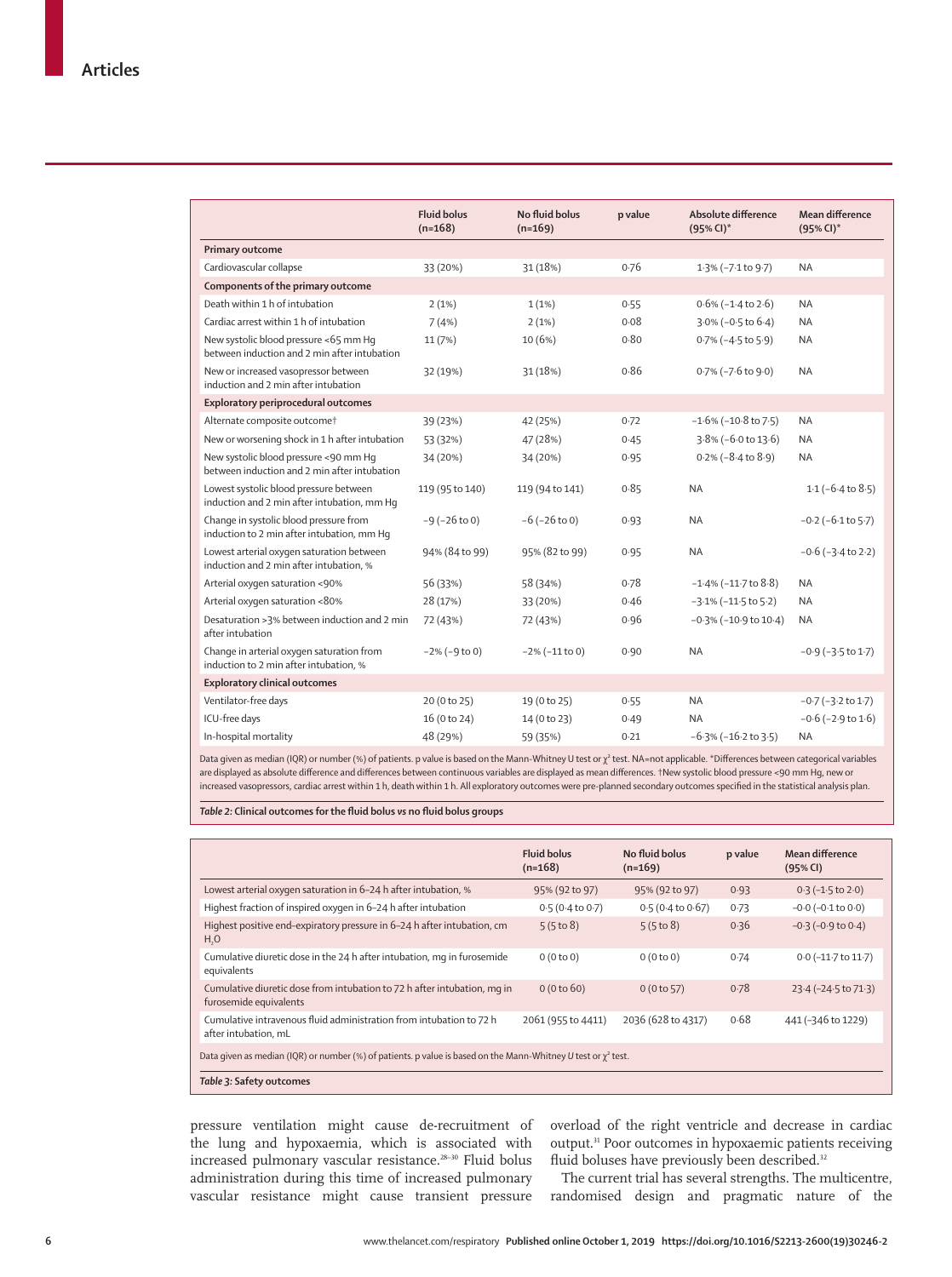|                                                                                                                                        | Cardiovascular collapse<br>$(n=64)$ | No cardiovascular collapse<br>$(n=273)$ | p value | Absolute difference<br>(95% CI) | Mean difference<br>(95% CI) |  |
|----------------------------------------------------------------------------------------------------------------------------------------|-------------------------------------|-----------------------------------------|---------|---------------------------------|-----------------------------|--|
| ICU-free days                                                                                                                          | $6(0-21)$                           | $17(0-24)$                              | 0.026   | <b>NA</b>                       | $3.1(0.2 \text{ to } 6.0)$  |  |
| Ventilator-free days                                                                                                                   | $2(2-23)$                           | $21(0-26)$                              | 0.0090  | <b>NA</b>                       | 3.6(0.4 to 6.8)             |  |
| In-hospital mortality                                                                                                                  | 29 (45%)                            | 78 (29%)                                | 0.010   | $16.7(3.4 \text{ to } 30.0)$    | <b>NA</b>                   |  |
| Data given as median (IQR) or number (%) of patients. p value is based on the Mann-Whitney U test or $\chi^2$ test. NA=not applicable. |                                     |                                         |         |                                 |                             |  |

*Table 4:* **Clinical outcomes in all patients enrolled with and without cardiovascular collapse**



*Figure 3:* **Risk of cardiovascular collapse by subgroup for patients receiving fluid bolus administration** *vs* **no fluid bolus administration** On vasopressors refers to patients who were receiving vasopressor infusions any time in the 6 h before enrolment. NIV preox=non-invasive positive pressure ventilation for pre-oxygenation. BMV=bag-mask ventilation to ventilate or oxygenate the patient during the tracheal intubation procedure in all patients enrolled in the trial. PreVent BMV=randomisation assignments in the 201 patients who were co-enrolled in a separate randomised trial of prophylactic *vs* no prophylactic bag-mask ventilation.

intervention improve generalisability. Protocol compliance was high, with only five patients (1%) receiving the nonassigned therapy. The composite outcome of cardiovascular collapse has been used in other studies of intubation<sup>3,18</sup> and was strongly associated with patientcentred outcomes in the current study.

The current trial also has limitations. Absence of blinding could have influenced the non-protocolised use of vasopressors or differences in co-interventions; however, we found no significant differences between groups regarding laryngoscope selection, medication selection or doses, or operator experience. The incidence of the primary outcome was lower than previous studies, possibly owing to 17% of patients screened being excluded for a physicianestablished volume status precluding random assignment, which limits the power of this trial to make inferences about the absence of an effect of a fluid bolus on the incidence of cardiovascular collapse. The trial was stopped early by the DSMB at the planned interim analysis for futility of the intervention among all enrolled patients. This lower-than-planned sample size limits power to exclude an effect of a fluid bolus in patient subgroups with non-significant interactions. The possibility of positivepressure ventilation modifying the effect of a fluid bolus on cardiovascular collapse should be considered hypothesis-generating as this subgroup analysis could also be a result of type I error. This multicentre trial was done in eight ICUs and one emergency department with varied patient populations. Although this heterogeneity might increase the external validity of the results, it might also limit the ability to discern the effect of a fluid bolus on cardiovascular collapse in a more homogenous critically ill population. The volume of intravenous fluids that patients received before enrolment was not recorded, therefore it is unknown if this covariate was balanced between groups. Finally, the only protocol requirement was to begin the fluid bolus at any time before the administration of procedural medications, a practice described in past observational studies.3,15,16 It is not known whether the results of the trial would have differed if the trial had required the entire volume of the fluid bolus to be infused before induction.

Our findings do not support routine administration of a fluid bolus before induction among patients not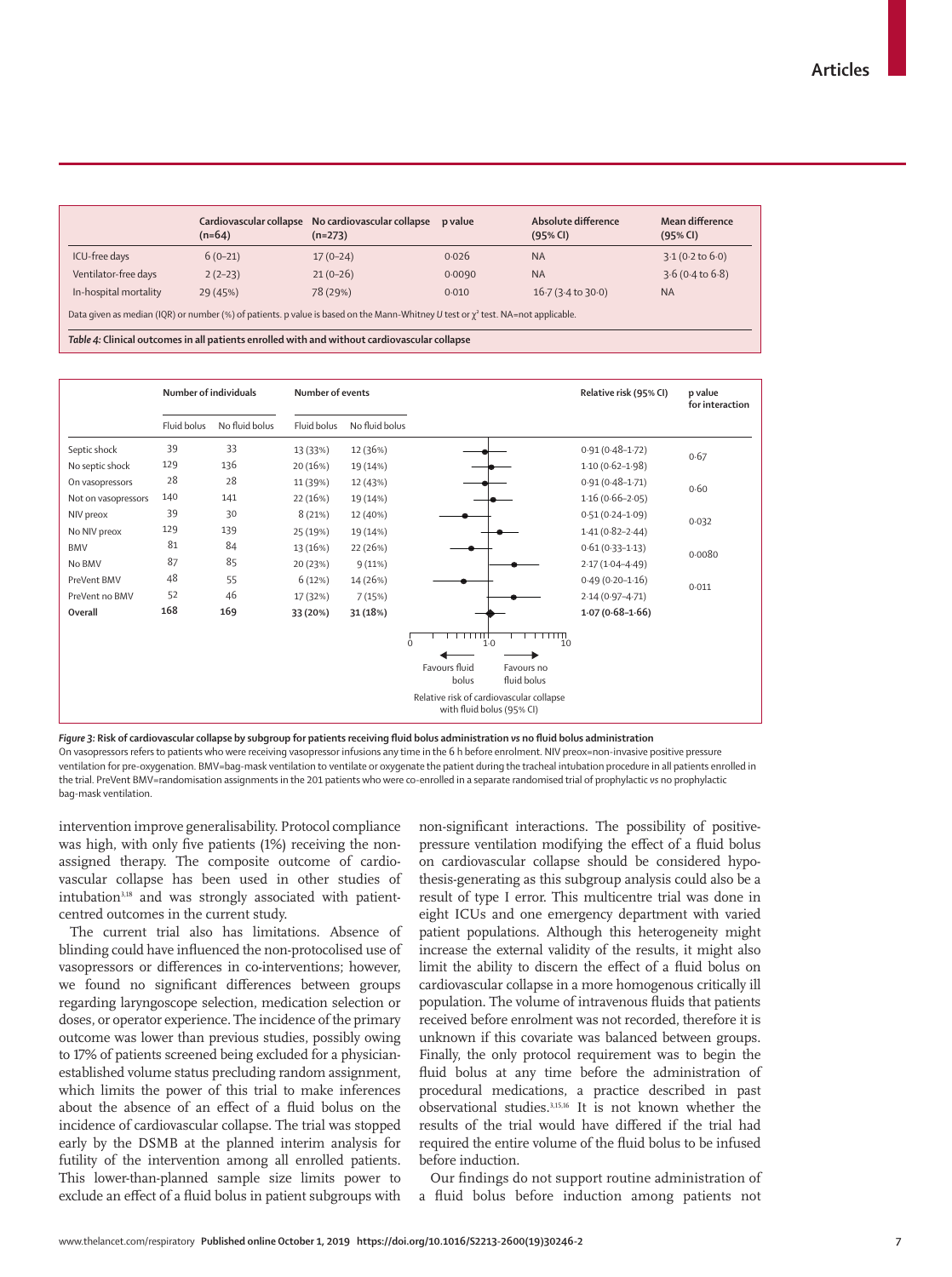receiving positive pressure ventilation. Given the beneficial effects of BMV during intubation seen in the PreVent trial,<sup>17</sup> future research should examine the hypothesis-generating effect modification seen in the current trial regarding whether fluid bolus administration prevents cardiovascular collapse among patients receiving pre-intubation positive pressure ventilation.

#### **Contributors**

DRJ, JDC, MWS, and TWR were responsible for the study concept and design. DRJ, JDC, MWS, DWR, JD, DJV, KMD, JRW, SS, JW, NC, ANZ, SG, WSS, IB, AMJ, and BEH were responsible for acquisition of the data. DRJ, JDC, MWS, and TWR, were responsible for data analysis and interpretation. DRJ, JDC, MWS, and TWR were responsible for manuscript preparation and drafting. DRJ, JDC, MWS, and TWR were responsible for the statistical methods and statistical data analysis. DRJ, JDC, MWS, and TWR were responsible for manuscript critique and review. All authors approved the manuscript submitted. DRJ, JDC, MWS, and TWR take responsibility for the integrity of the work as a whole, had full access to the data, and had final responsibility for the decision to submit for publication. No portion of this work has been previously presented.

#### **Declaration of interests**

TWR reported serving on an advisory board for Avisa Pharma, as a Data and Safety Monitoring Board member for Takeda, and Director of Medical Affairs for Cumberland Pharmaceuticals. during the conduct of the study. All authors have completed and submitted the ICMJE Form for Disclosure of Potential Conflicts of Interest. Investigators doing this study were supported by a National Heart, Lung, and Blood Institute (NHLBI) T32 award (HL087738 to JDC and HL105346-07 to DWR). MWS was supported in part by the National Heart, Lung, and Blood Institute (K23HL143053). Data collection used the Research Electronic Data Capture (REDCap) tool developed and maintained with Vanderbilt Institute for Clinical and Translational Research grant support (UL1 TR000445 from NCATS/NIH). All remaining authors declare no competing interests.

#### **Data sharing**

Following publication and upon reasonable request, a completely de-identified dataset and data dictionary with individual participant data may be provided by the authors. Request to share data from the PrePARE trial should be sent, along with a brief research proposal, to the corresponding author. The dataset will be provided to researchers whose proposed use of the data has been approved by the steering committee and an Institutional Review Board.

#### **Acknowledgments**

The authors thank the patients, nurses, respiratory therapists, residents, fellows, advanced practice providers, and attending physicians of the participating intensive care units.

#### **References**

- 1 Semler MW, Self WH, Wanderer JP, et al. Balanced crystalloids versus saline in critically ill adults. *N Engl J Med* 2018; **378:** 829–39.
- 2 Frat J-P, Thille AW, Mercat A, et al. High-flow oxygen through nasal cannula in acute hypoxemic respiratory failure. *N Engl J Med* 2015; **372:** 2185–96.
- 3 Jaber S, Jung B, Corne P, et al. An intervention to decrease complications related to endotracheal intubation in the intensive care unit: a prospective, multiple-center study. *Intensive Care Med* 2010; **36:** 248–55.
- Umobong EU, Mayo PH. Critical care airway management. *Crit Care Clin* 2018; **34:** 313–24.
- 5 Green RS, Turgeon AF, McIntyre LA, et al. Postintubation hypotension in intensive care unit patients: a multicenter cohort study. *J Crit Care* 2015; **30:** 1055–60.
- 6 Heffner AC, Swords DS, Nussbaum ML, Kline JA, Jones AE. Predictors of the complication of postintubation hypotension during emergency airway management. *J Crit Care* 2012; **27:** 587–93.
- 7 Myatra SN, Ahmed SM, Kundra P, et al. The all India difficult airway association 2016 guidelines for tracheal intubation in the intensive care unit. *Indian J Anaesth* 2016; **60:** 922–30.
- Reynolds SF, Heffner J. Airway management of the critically ill patient: rapid-sequence intubation. *Chest* 2005; **127:** 1397–412.
- Sherren P, Tricklebank S, Glover G. Development of a standard operating procedure and checklist for rapid sequence induction in the critically ill. *Scand J Trauma Resusc Emerg Med* 2014; **22:** 41.
- 10 Ukor IF, Hilton AK, Bailey MJ, Bellomo R. The haemodynamic effects of bolus versus slower infusion of intravenous crystalloid in healthy volunteers. *J Crit Care* 2017; **41:** 254–59.
- 11 Norberg A, Hahn RG, Li H, et al. Population volume kinetics predicts retention of 0.9% saline infused in awake and isoflurane-anesthetized volunteers. *Anesthesiology* 2007; **107:** 24–32.
- 12 Marik PE, Linde-Zwirble WT, Bittner EA, Sahatjian J, Hansell D. Fluid administration in severe sepsis and septic shock, patterns and outcomes: an analysis of a large national database. *Intensive Care Med* 2017; **43:** 625–32.
- 13 Sakr Y, Rubatto Birri PN, Kotfis K, et al. Higher fluid balance increases the risk of death from sepsis: results from a large international audit. *Crit Care Med* 2017; **45:** 386–94.
- 14 Boyd JH, Forbes J, Nakada T-A, Walley KR, Russell JA. Fluid resuscitation in septic shock: a positive fluid balance and elevated central venous pressure are associated with increased mortality. *Crit Care Med* 2011; **39:** 259–65.
- 15 De Jong A, Molinari N, Terzi N, et al. Early identification of patients at risk for difficult intubation in the intensive care unit: development and validation of the MACOCHA score in a multicenter cohort study. *Am J Respir Crit Care Med* 2013; **187:** 832–39.
- 16 Green RS, Fergusson DA, Turgeon AF, et al. Resuscitation prior to emergency endotracheal intubation: results of a national survey. *West J Emerg Med* 2016; **17:** 542–48.
- 17 Casey JD, Janz DR, Russell DW, et al. Bag-mask ventilation during tracheal intubation of critically ill adults. *N Engl J Med* 2019; **380:** 811–21.
- 18 Lascarrou JB, Boisramé-Helms J, Bailly A, et al. Video laryngoscopy vs direct laryngoscopy on successful first-pass orotracheal intubation among ICU patients: a randomized clinical trial. *JAMA* 2017; published online Jan 24. DOI:10.1001/jama.2016.20603.
- 19 Muzi M, Berens RA, Kampine JP, Ebert TJ. Venodilation contributes to propofol-mediated hypotension in humans. *Anesth Analg* 1992; **74:** 877–83.
- Shah SB, Chowdhury I, Bhargava AK, Sabbharwal B. Comparison of hemodynamic effects of intravenous etomidate versus propofol during induction and intubation using entropy guided hypnosis levels. *J Anaesthesiol Clin Pharmacol* 2015; **31:** 180–85.
- Reich DL, Hossain S, Krol M, et al. Predictors of hypotension after induction of general anesthesia. *Anesth Analg* 2005; **101:** 622–28.
- 22 Perbet S, De Jong A, Delmas J, et al. Incidence of and risk factors for severe cardiovascular collapse after endotracheal intubation in the ICU: a multicenter observational study. *Crit Care* 2015; **19:** 257.
- 23 Heffner AC, Swords DS, Neale MN, Jones AE. Incidence and factors associated with cardiac arrest complicating emergency airway management. *Resuscitation* 2013; **84:** 1500–04.
- Shafi S, Gentilello L. Pre-hospital endotracheal intubation and positive pressure ventilation is associated with hypotension and decreased survival in hypovolemic trauma patients: an analysis of the National Trauma Data Bank. *J Trauma* 2005; **59:** 1140–45.
- 25 Lammi MR, Aiello B, Burg GT, et al. Response to Fluid Boluses in the Fluid and Catheter Treatment Trial. *Chest* 2015; published online May 28. DOI:10.1378/chest.15-0445.
- 26 Balasaraswathi K, Glisson SN, El-Etr AA, Azad C. Effect of priming volume on serum catecholamines during cardiopulmonary bypass. *Can Anaesth Soc J* 1980; **27:** 135–39.
- Byrne L, Obonyo NG, Diab SD, et al. Unintended consequences; fluid resuscitation worsens shock in an ovine model of endotoxemia. *Am J Respir Crit Care Med* 2018; published online Oct 15. DOI.org/10.1164/rccm.201801-0064OC.
- 28 Whittenberger JL, McGregor M, Berglund E, Borst HG. Influence of state of inflation of the lung on pulmonary vascular resistance. *J Appl Physiol* 1960; **15:** 878–82.